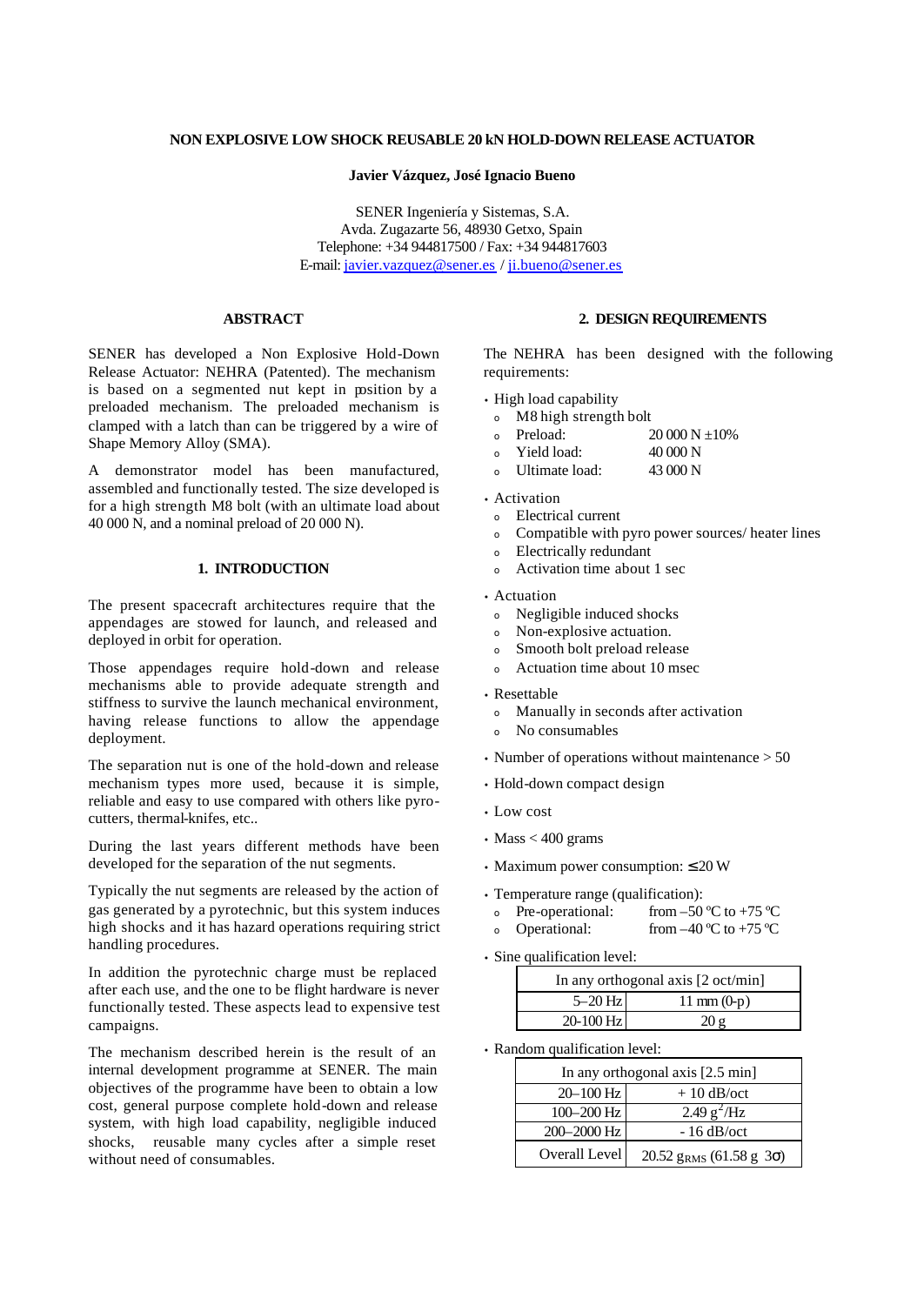#### **3. DESIN CONCEPT**

The proposed hold-down and release mechanism is based in the separation of a segmented nut.

A new system has been developed to accomplish the two required functions: maintain the segments in position for hold-down and displace the segments radially (at least the pitch of the nut thread) for the release.

The system is based on the diameter difference of an helical torsion spring between its released and loaded configurations. The spring should be designed to withstand the radial load induced by the bolt preload and the required diameter change. One of the spring ends should be fixed to the housing, and the other should be connected to a trigger system. The trigger is actuated by a Shape Memory Alloy wire.

# **4. DESIGN AND PERFORMANCES**

The mechanism provides a segmented nut for a high strength M8x1 bolt. The structures to be separated can be easily clamped by this system with a nominal preload of 20 000 N.

An helical torsion spring is placed around the segmented nut. This spring has one leg fixed to the mechanism housing and the other one is fixed to a rotation wheel (see Figure 1).

The spring is hand preloaded by rotation of the wheel 180 degrees, reducing its diameter about 2.8 mm. In this configuration the spring geometrically restrain the nut segments and the nut is closed.

The spring is maintained in the loaded configuration by a latch mechanism acting on the rotation wheel.



Figure 1. NEHRA. Main Parts



Figure 2. NEHRA Latching Mechanism

The latch mechanism is based on two rollers that block the rotation wheel. During the torsion spring preload the rollers are continuously pushed against the wheel, by a crown powered with a couple of compression springs. When the torsion spring is preloaded 180º, the rollers engage in the wheel and become blocked by the crown. In this stage the latch only can be released by the displacement of the crown against the latch compression springs (see Figure 2).

When the nut is closed and the bolt is preloaded, the spring coils support the radial load generated in the nut segments.

The trigger operation for the bolt release is performed by the actuation of a SMA wire. This activation of the NEHRA is fully redundant, as it is provided with two Shape Memory Alloy wires electrically connected to completely different electrical circuits. Any of them is able to trigger the bolt release.

Each SMA wire has their tips fixed to insulated contacts at the housing. The wire is disposed in a loop over a crown and is slightly preloaded to avoid any lose of the wire actuation stroke. This preload is given by the latch compression spring that actuates between the housing and the crown.

The Shape Memory Alloy wires have a diameter of 0.38 mm and a length of 151 mm. When the SMA wire is heated up above 90ºC by electrical current, the wire contracts about 3.5% of its length rotating the crown and releasing the latch.

The wire can provide up to 40 N force over the crown, with a 2.6 mm stroke, to overcome the latch compression spring and the friction of the trigger system.

The trigger activation is compatible with heater electrical lines, pyro activation lines, etc (the only difference would be the activation time). It can operate in a range between 1.5 and 5 Amperes. The activation time is about 1 sec for intensity currents of 2.75 Amperes in air.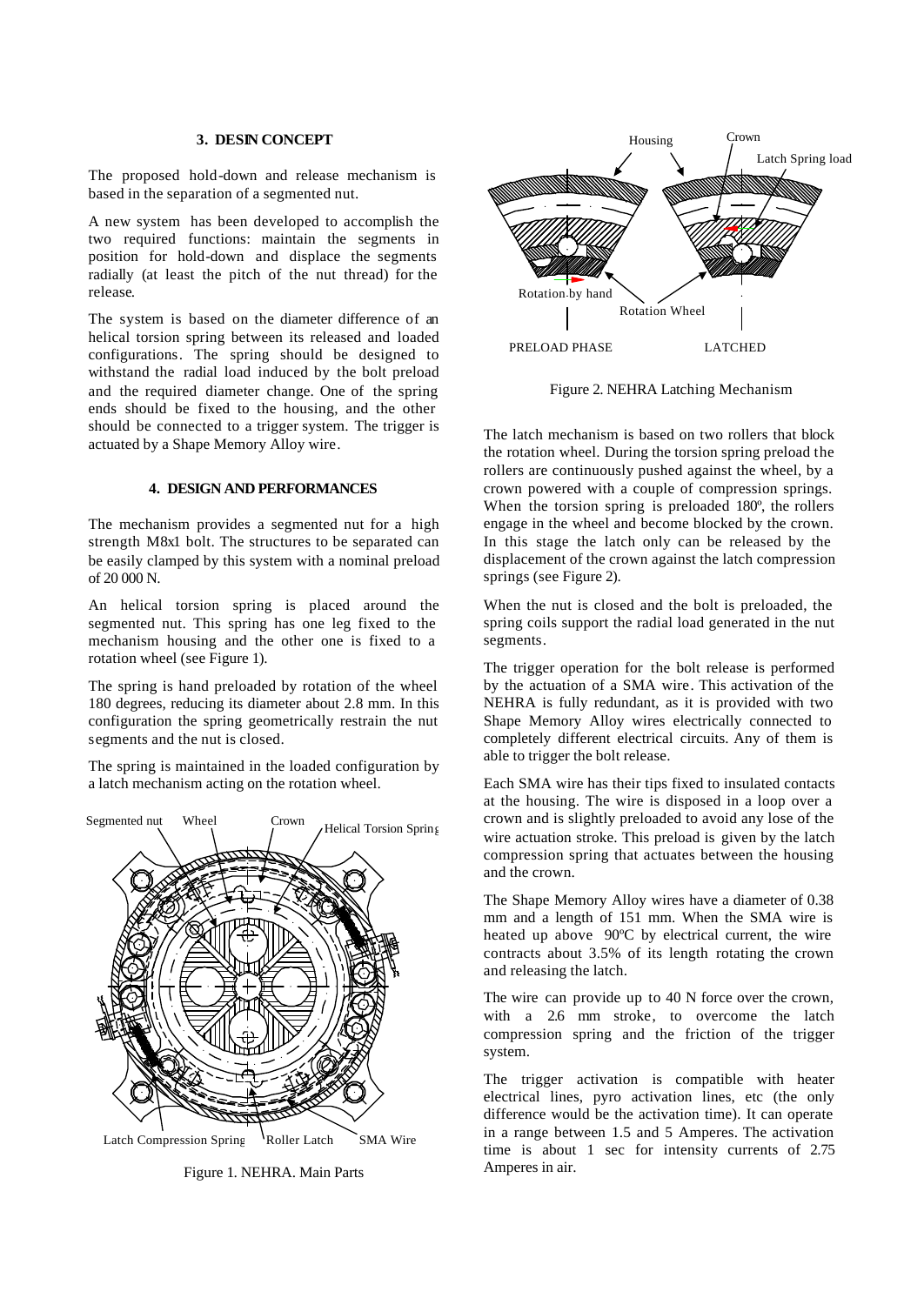Once the crown has been displaced the rollers are pushed out of the wheel notch by the 0.8 Nm torque that the helical torsion spring provides.

Being the latch released, the helical torsion spring returns to its unloaded configuration, rotating the wheel 180 deg and increasing 2.8 mm its diameter. This actuation takes about 20 milliseconds.

The segments of the nut are displaced as the spring diameter increase. This radial displacement implies also a lose of preload on the bolt, as the segments are disposed in an inclined plane, allowing a smooth bolt preload release. The bolt preload release time measured in the functional test has been 10 milliseconds.

As a result the mechanism induced shock is minimized in the two shock sources: the actuation is non explosive, and the bolt stress is smoothly released.

The proposed hold down actuator is fully reusable during all test campaign. It is provided with a very easy reset without changing any piece of the item. So, there is no need of consumables purchasing. The resetting consists on to preload the helical torsion spring up to the latch up position, and it can be manually performed. For that purpose the rotating wheel provides two holes for a dedicated wrench (see Figure 5)

Even, the NEHRA housing can be used as Hold-Down Structure, if the specific application allows it, saving mass and adding compactness. The NEHRA could include for a proper separation performance a VESPEL spherical pad between NEHRA M8 structure and the piece attached to the deployable appendage. This last piece would be provided with a spherical shape in the contact surface with the VESPEL pad.

Present available NEHRA envelope is  $\varnothing$  70 mm x 38 mm height, having a mass of 400 gr. Future enhancements can reduce its mass up to about 280 gr.

Complementing the NEHRA, a bolt catcher is available. A spring is disposed below the bolt head in order to remove the bolt from the separation area. Additionally, this spring maintains the bolt against a cap once the NEHRA has been activated and the bolt release has been performed (see Figure 4).

# **5. TEST**

The NEHRA test campaign includes the following activities:

• Functional Test at Ambient:

- <sup>ο</sup> Friction Measurement of movable parts
- <sup>ο</sup> Measurement of spring characteristics
- <sup>ο</sup> Preload application
- <sup>ο</sup> Trigger function, activation time
- <sup>ο</sup> Preload release function, load release time
- <sup>ο</sup> Helical spring deployment angle versus time



Figure 3. NEHRA. Development Model



Figure 4. NEHRA. M8 Bolt and Ejection Spring



Figure 5. NEHRA. View of the Rotation Wheel.

- Functional Test in Thermal Vacuum conditions:
	- <sup>ο</sup> Non Operating Cycle. Environment Survival
- <sup>ο</sup> Operation at Cold Condition (-40ºC)
- Sine and Random vibrations. Induced shock measurement
- Thermal Vacuum Cycling with functional test at Hot and Cold operating conditions.

### **Functional Test at Ambient**

Functional test was performed successfully. All NEHRA actuators, Shape Memory Alloy wire, Latch Springs, and Helical Torsion Spring have demonstrated adequate torque/force margins with respect to the resistive sources.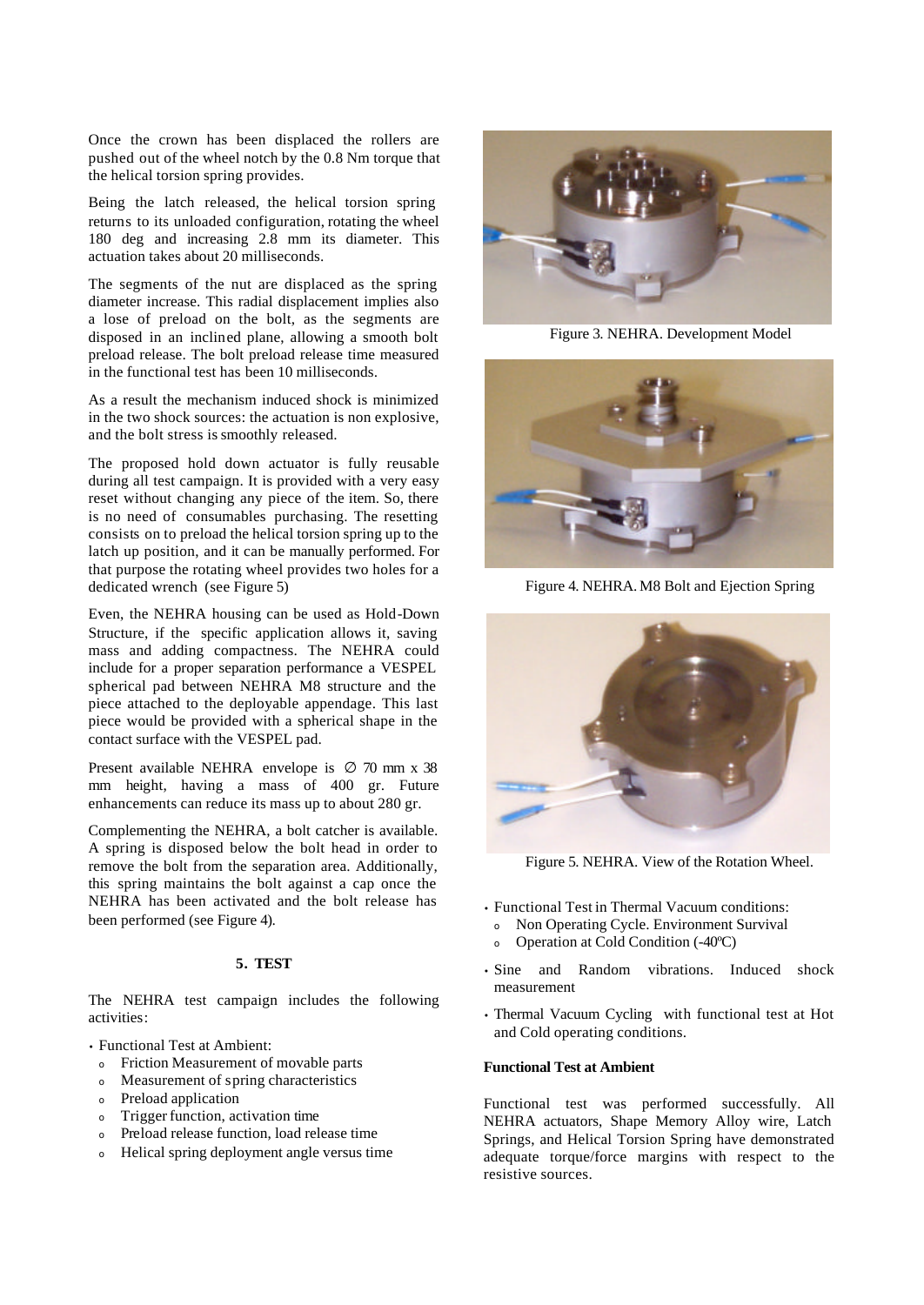

Figure 6. Functional Test. Video Sequence

The following figures show some of the most significant results of the functional test performed.



A M8x1 high strength bolt have been preloaded on the NEHRA Development Model. No lose of preload have been detect.



Figure 8 shows the activation time required for the trigger function performed by the SMA wire from the power switch on to the release function. This is about 1 sec at 2.75 Amperes in air.

Figure 9 shows the typical wheel deployment function time (spring unwind). The spring is fully unloaded in about 20 milliseconds.

Figure 10 is a detail of the preload release. The bolt preload is released in about 10 milliseconds.



Figure 9. Wheel Rotation Angle at Release

**Preload Release vs Time**



Figure 10. Bolt Load Release.

Really this release mechanism provides much less shock than pyrotechnics as it takes about 10 milliseconds to perform the release of the bolt, against the  $\langle 0.2 \rangle$ milliseconds of a pyrotechnics.

Even more, as the release of the preload is based on the progressive release of the coils of the spring, it provides less shock that other non pyrotechnic release devices that release in  $\approx$ 1 millisecond.

As per Figure 11 the shock torque induced by the helical torsion spring during the release, measured at NEHRA interface is below 1 Nm.

# **Functional Test at Thermal Vacuum Cold Conditions**

The mechanism has been tested in thermal vacuum conditions  $p < 10^{-5}$  mbar demonstrating survival to the maximum non operating temperature of 75ºC and successful performance at –43ºC.

Furthermore, after 8 cycles in thermal vacuum between –50ºC and +85ºC the mechanism has been successfully operated in ambient.